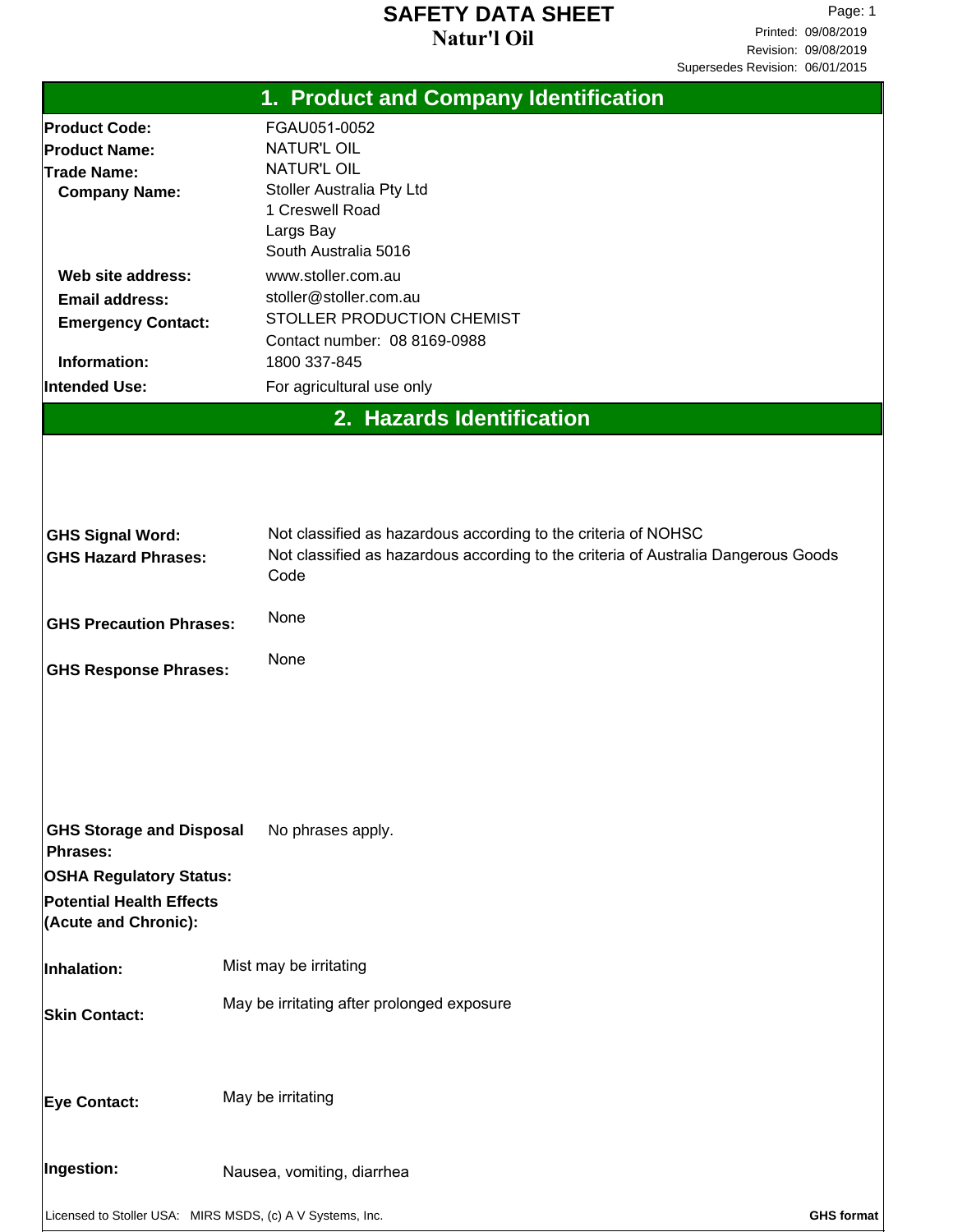### **SAFETY DATA SHEET**<br> **SAFETY DATA SHEET Natur'l Oil**

**Aggravated By Exposure:**

Medical Conditions Generally Any skin condition that disrupts the skin, such as abrasions, cuts, psoriasis, fungal infections, etc. Any eye condtion that compromises tear production, conjunctiva, or normal corneal homestasis.

|                                                                           |                                    | 3. Composition/Information on Ingredients                     |                              |                                                                                                                                                                                                                                                                                                                                                                                                                                                                                                                                                                                                                                                                                                                                              |
|---------------------------------------------------------------------------|------------------------------------|---------------------------------------------------------------|------------------------------|----------------------------------------------------------------------------------------------------------------------------------------------------------------------------------------------------------------------------------------------------------------------------------------------------------------------------------------------------------------------------------------------------------------------------------------------------------------------------------------------------------------------------------------------------------------------------------------------------------------------------------------------------------------------------------------------------------------------------------------------|
| CAS#                                                                      | <b>Components (Chemical Name)</b>  |                                                               | <b>Concentration</b>         |                                                                                                                                                                                                                                                                                                                                                                                                                                                                                                                                                                                                                                                                                                                                              |
| N/A                                                                       | <b>Emulsified Canola Oil</b>       |                                                               | <30.0 %                      |                                                                                                                                                                                                                                                                                                                                                                                                                                                                                                                                                                                                                                                                                                                                              |
|                                                                           |                                    |                                                               |                              |                                                                                                                                                                                                                                                                                                                                                                                                                                                                                                                                                                                                                                                                                                                                              |
|                                                                           |                                    |                                                               | <b>4. First Aid Measures</b> |                                                                                                                                                                                                                                                                                                                                                                                                                                                                                                                                                                                                                                                                                                                                              |
| <b>Emergency and First Aid</b><br>Procedures:                             |                                    | professional.                                                 |                              | Victims of severe exposure to chemicals must be taken to health providing centers for<br>medical attention. Always bring with victim a copy of label and SDS of product to health                                                                                                                                                                                                                                                                                                                                                                                                                                                                                                                                                            |
| In Case of Inhalation:                                                    |                                    | inhalation, seek medical attention.                           |                              | Remove from exposure area. If irritation exists from mists, or in the event of massive                                                                                                                                                                                                                                                                                                                                                                                                                                                                                                                                                                                                                                                       |
| In Case of Skin Contact:                                                  |                                    |                                                               |                              | Wash with soap and plenty of water. Rinse thoroughly. If skin irritation occurs, get<br>medical advice/attention. Take off contaminated clothing and wash before re-use.                                                                                                                                                                                                                                                                                                                                                                                                                                                                                                                                                                     |
| In Case of Eye Contact:                                                   |                                    |                                                               |                              | Rinse thoroughly with running water for 15 minutes. Seek medical attention.                                                                                                                                                                                                                                                                                                                                                                                                                                                                                                                                                                                                                                                                  |
| In Case of Ingestion:<br><b>Signs and Symptoms Of</b><br><b>Exposure:</b> |                                    | solution.                                                     |                              | Drink at least 2 glasses of milk or water and induce vomiting. Consult a physician.<br>Solution and/or solids may be visible on the skin and/or eyes. Localized redness,<br>warmth, and irritation consistent with mechanism of injury: abrasion, burn, hypertonic                                                                                                                                                                                                                                                                                                                                                                                                                                                                           |
| <b>Note to Physician:</b>                                                 |                                    | Treat symptomatically and supportively.                       |                              |                                                                                                                                                                                                                                                                                                                                                                                                                                                                                                                                                                                                                                                                                                                                              |
|                                                                           |                                    | 5. Fire Fighting Measures                                     |                              |                                                                                                                                                                                                                                                                                                                                                                                                                                                                                                                                                                                                                                                                                                                                              |
| <b>Flash Pt:</b>                                                          |                                    | 540 F                                                         |                              |                                                                                                                                                                                                                                                                                                                                                                                                                                                                                                                                                                                                                                                                                                                                              |
| <b>Explosive Limits:</b>                                                  |                                    | LEL: N.A.<br>UEL: N.A.                                        |                              |                                                                                                                                                                                                                                                                                                                                                                                                                                                                                                                                                                                                                                                                                                                                              |
| <b>Autoignition Pt:</b>                                                   |                                    | N.A.                                                          |                              |                                                                                                                                                                                                                                                                                                                                                                                                                                                                                                                                                                                                                                                                                                                                              |
|                                                                           |                                    | Suitable Extinguishing Media: Water, CO2, or dry chemicals    |                              |                                                                                                                                                                                                                                                                                                                                                                                                                                                                                                                                                                                                                                                                                                                                              |
| <b>Unsuitable Extinguishing</b><br>Media:                                 |                                    | None known.                                                   |                              |                                                                                                                                                                                                                                                                                                                                                                                                                                                                                                                                                                                                                                                                                                                                              |
|                                                                           | <b>Fire Fighting Instructions:</b> | non-fire clean-up situations, refer to the relevant sections. |                              | Keep unnecessary people away; isolate hazard area and deny entry. Fight fire for other<br>material that is burning. Wear NIOSH approved positive-pressure self-contained<br>breathing apparatus operated in pressure demand mode. Wear protective fire fighting<br>clothing (includes fire fighting helmet, coat, trousers, boots, and gloves). Avoid contact<br>with this material during fire fighting operations. If contact is likely, change to full<br>chemical resistant fire fighting clothing with self-contained breathing apparatus. If this is<br>not available, wear full chemical resistant clothing wih self-contained breathing<br>apparatus and fight fire from a remote location. For protective equipment in post-fire or |
| <b>Hazardous Combustion</b><br><b>Products:</b>                           |                                    | Could evolve SO2 if involved in a fire                        |                              |                                                                                                                                                                                                                                                                                                                                                                                                                                                                                                                                                                                                                                                                                                                                              |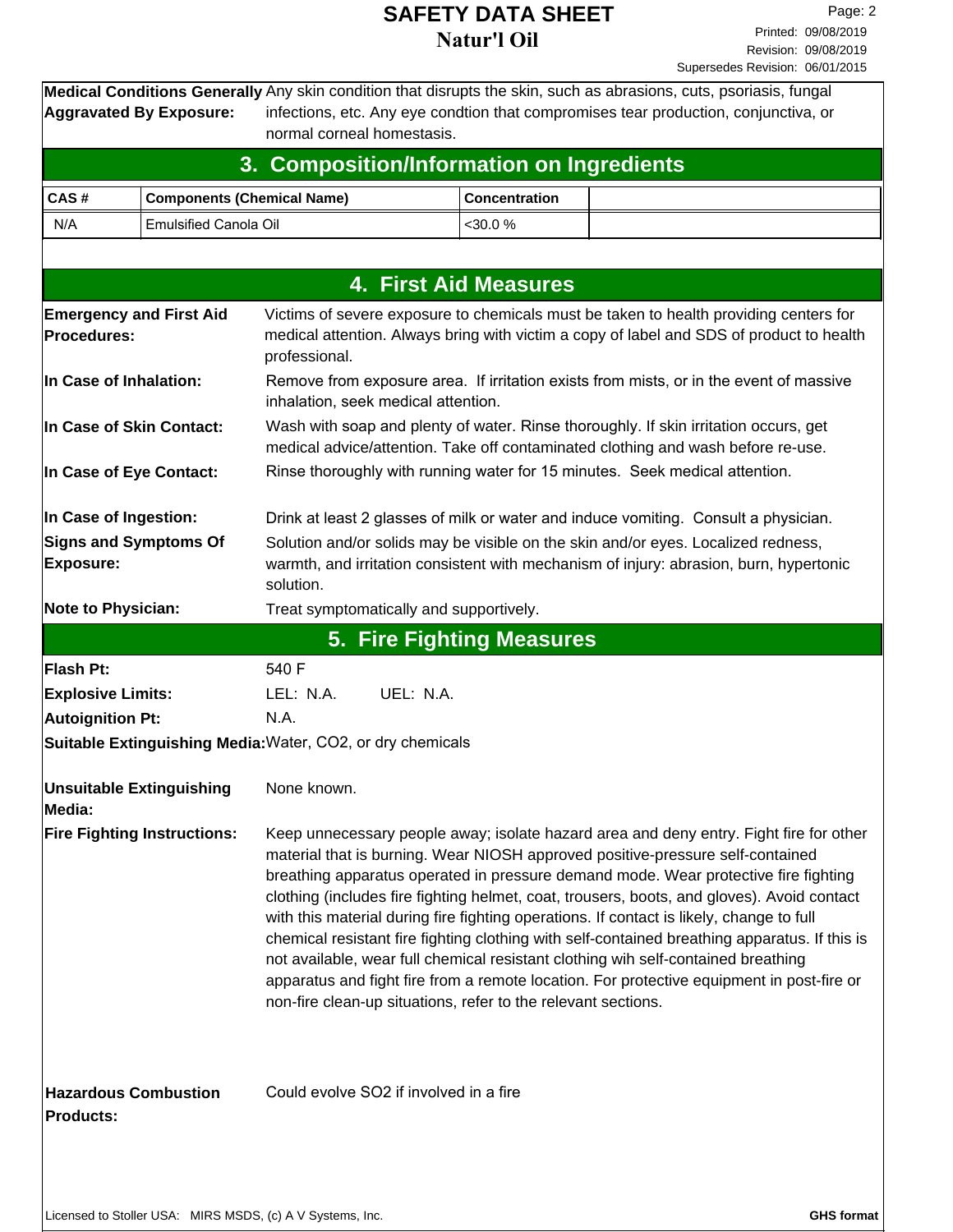### **SAFETY DATA SHEET** Page: 3 **Natur'l Oil**

|                                                                                                   | <b>6. Accidental Release Measures</b>                                                                                                                                                                                                                       |
|---------------------------------------------------------------------------------------------------|-------------------------------------------------------------------------------------------------------------------------------------------------------------------------------------------------------------------------------------------------------------|
| <b>Protective Precautions,</b><br><b>Protective Equipment and</b><br><b>Emergency Procedures:</b> | Isolate the area. Keep unnecessary and unprotected personnel from entering the area.<br>Spilled material may cause a slipping hazard on some surfaces. Use appropriate safety<br>equipment.                                                                 |
| <b>Environmental Precautions:</b>                                                                 | Prevent entry into waterways, sewers, basements or confined areas. See Section 12,<br>Ecological Information.                                                                                                                                               |
| <b>Steps To Be Taken In Case</b><br>Material Is Released Or<br>Spilled:                           | Small and large spills: Contain spilled material if possible. Absorb with materials such as<br>sand. Collect in suitable and properly labeled containers. Flush residue with water. See<br>Section 13, Disposal Considerations, for additional information. |
|                                                                                                   | 7. Handling and Storage                                                                                                                                                                                                                                     |
| <b>Precautions To Be Taken in</b><br>Handling:                                                    | Avoid contact with eyes, skin, and clothing. Do not swallow. Wash thoroughly after<br>handling. Wear personal protective equipment as described in Section 8, Exposure<br>Controls/Personal Protection.                                                     |
| <b>Precautions To Be Taken in</b><br>Storing:                                                     | Store in the closed original container in a cool, well-ventilated area                                                                                                                                                                                      |

# **8. Exposure Controls/Personal Protection**

| ICAS# | l Partial Chemical Name | TWA<br><b>OSHA</b> | <b>ACGIH TWA</b> | <b>Other Limits</b> |
|-------|-------------------------|--------------------|------------------|---------------------|
| I N/A | Emulsified Canola Oil   | I No data.         | No data          | No data.            |

| <b>Respiratory Equipment</b><br>(Specify Type):           | Respiratory protection should be worn when there is a potential to exceed the exposure<br>limit requirements or guidelines. If there are no applicable exposure limit requirements or<br>guidelines, wear respiratory protection when adverse effects, such as respiratory<br>irritation or discomfort have been experienced, or where indicated by your risk<br>assessment process. In dusty or misty atmospheres, use an approved particulate<br>respirator. The following should be effective types of air-purifying respirators: high<br>efficiency particulate air (HEPA) N95. A respiratory protection program that meets<br>OSHA's 29 CFR 1910.134 and ANSI Z88.2 requirements or European Standard EN 149<br>must be followed whenever workplace conditions warrant respirator use.   |                   |
|-----------------------------------------------------------|-----------------------------------------------------------------------------------------------------------------------------------------------------------------------------------------------------------------------------------------------------------------------------------------------------------------------------------------------------------------------------------------------------------------------------------------------------------------------------------------------------------------------------------------------------------------------------------------------------------------------------------------------------------------------------------------------------------------------------------------------------------------------------------------------|-------------------|
| <b>Eye Protection:</b>                                    | Wear safety glasses with side-shields. Wear chemical safety goggles and/or a<br>face-shield to protect against skin and eye contact when appropriate.                                                                                                                                                                                                                                                                                                                                                                                                                                                                                                                                                                                                                                         |                   |
| <b>Protective Gloves:</b>                                 | Use gloves chemically resistant to this material. If hands are cut or scratched, use gloves<br>chemically resistant to this material even for brief exposures. Examples of preferred<br>glove barrier materials include: Neoprene, Polyvinyl chloride ("PVC" or "vinyl"),<br>Nitrile/butadiene rubber ("nitrile" or "NBR"). NOTICE: The selection of a specific glove for<br>a particular application and duration of use in a workplace should also take into account<br>all relevant workplace factors such as, but not limited to: other chemicals which may be<br>handled, physical requirements (cut/puncture protection, dexterity, thermal protection),<br>potential body reactions to glove materials, as well as the instructions. specifications<br>provided by the glove supplier. |                   |
| <b>Other Protective Clothing:</b>                         | Wear clean, body-covering clothing. Wear appropriate clothing to avoid skin contact.                                                                                                                                                                                                                                                                                                                                                                                                                                                                                                                                                                                                                                                                                                          |                   |
| <b>Engineering Controls</b><br>(Ventilation etc.):        | Use local exhaust ventilation, or other engineering controls to maintain airborne levels<br>below exposure limit requirements or guidelines. If there are no applicable exposure limit<br>requirements or guidelines, general ventilation should be sufficient for most operations.<br>Local exhaust ventilation may be necessary for some operations.                                                                                                                                                                                                                                                                                                                                                                                                                                        |                   |
| <b>Work/Hygienic/Maintenance</b><br><b>Practices:</b>     | Use good personal hygiene. Do not consume or store food in the work area. Wash<br>hands and affected skin immediately after handling, before smoking or eating, before                                                                                                                                                                                                                                                                                                                                                                                                                                                                                                                                                                                                                        |                   |
| Licensed to Stoller USA: MIRS MSDS, (c) A V Systems, Inc. |                                                                                                                                                                                                                                                                                                                                                                                                                                                                                                                                                                                                                                                                                                                                                                                               | <b>GHS format</b> |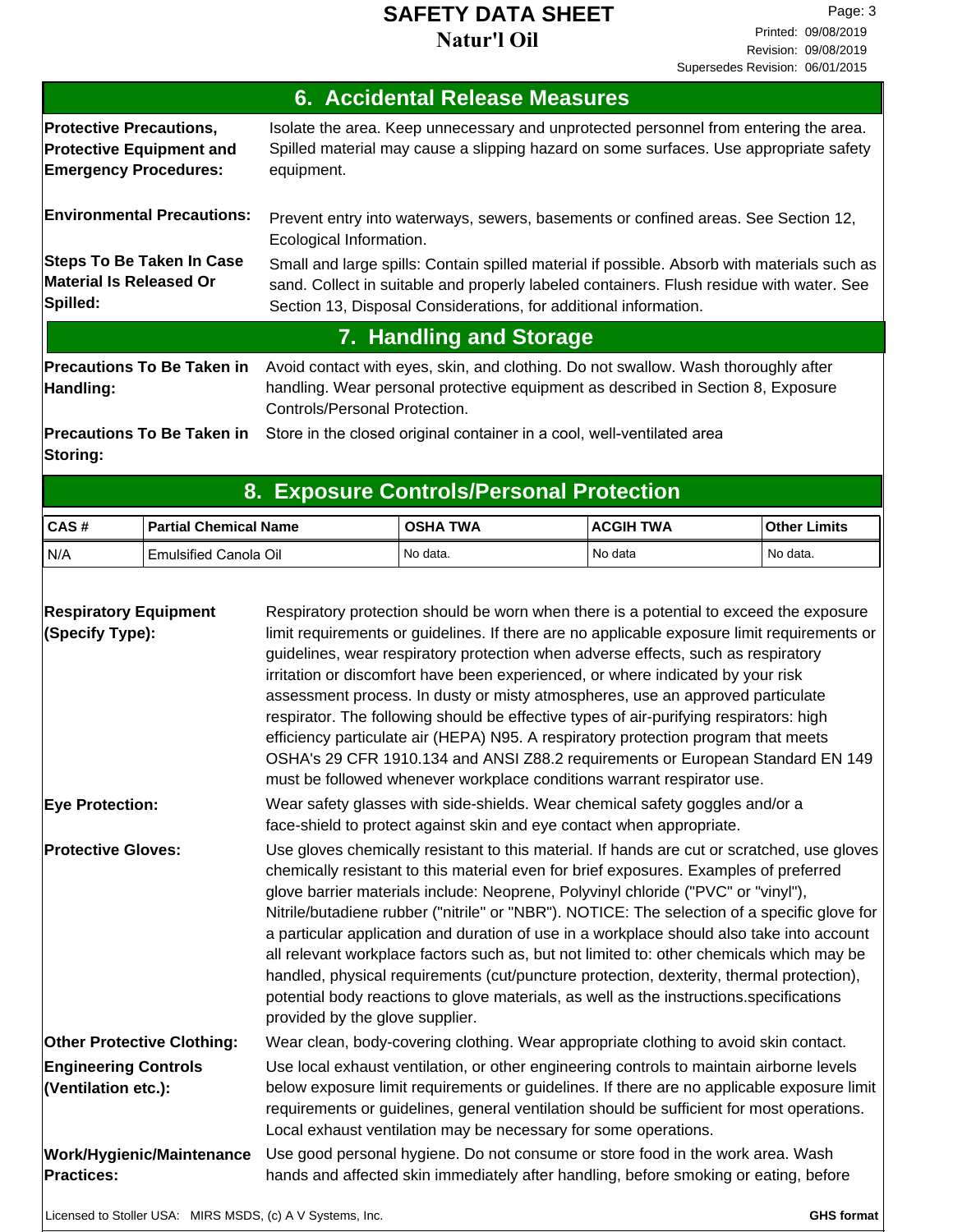### **SAFETY DATA SHEET** Page: 4 **Natur'l Oil**

|                                        | breaks, and at the end of the workday.                           |
|----------------------------------------|------------------------------------------------------------------|
|                                        | 9. Physical and Chemical Properties                              |
| <b>Physical States:</b>                | [ ] Solid<br>[X] Liquid<br>$[$ ] Gas                             |
| <b>Appearance and Odor:</b>            | Pale yellow to amber liquid;                                     |
|                                        | slight aromatic odor                                             |
| pH:                                    | $5 - 7$                                                          |
| <b>Freezing Point:</b>                 | N.E.                                                             |
| <b>Boiling Point:</b>                  | > 100.00 C                                                       |
| Flash Pt:                              | N.A.                                                             |
| <b>Evaporation Rate:</b>               | < 1                                                              |
| Flammability (solid, gas):             | N/A                                                              |
| <b>Explosive Limits:</b>               | LEL: N.A.<br>UEL: N.A.                                           |
| Vapor Pressure (vs. Air or             | N.E.                                                             |
| mm Hg):                                |                                                                  |
| Vapor Density (vs. Air = 1):           | N.E.                                                             |
| Specific Gravity (Water = 1):          | 0.925                                                            |
| <b>Density:</b>                        | N.E.                                                             |
| <b>Solubility in Water:</b>            | Immiscible; will emulsify                                        |
| <b>Saturated Vapor</b>                 |                                                                  |
| <b>Concentration:</b>                  | N.E.                                                             |
| <b>Octanol/Water Partition</b>         | No data.                                                         |
| Coefficient:                           |                                                                  |
| <b>Percent Volatile:</b>               | N.A.                                                             |
| <b>Autoignition Pt:</b>                | N.A.                                                             |
| <b>Decomposition Temperature: N.A.</b> |                                                                  |
| <b>Viscosity:</b>                      | N.E.                                                             |
|                                        | <b>10. Stability and Reactivity</b>                              |
|                                        |                                                                  |
| <b>Reactivity:</b>                     | Hygroscopic.                                                     |
| Stability:                             | Unstable [ ] Stable [X]                                          |
| <b>Conditions To Avoid -</b>           | Stable under normal temperatures and pressures.                  |
| Instability:                           |                                                                  |
|                                        |                                                                  |
|                                        |                                                                  |
|                                        |                                                                  |
|                                        |                                                                  |
|                                        | Hazardous Decomposition or None with proper storage and handling |
| <b>Byproducts:</b>                     |                                                                  |
| <b>Possibility of Hazardous</b>        | Will occur [ ]<br>Will not occur [X]                             |
| <b>Reactions:</b>                      |                                                                  |
| <b>Conditions To Avoid -</b>           | None known.                                                      |
| <b>Hazardous Reactions:</b>            |                                                                  |
|                                        |                                                                  |
|                                        |                                                                  |
|                                        |                                                                  |
|                                        |                                                                  |
|                                        |                                                                  |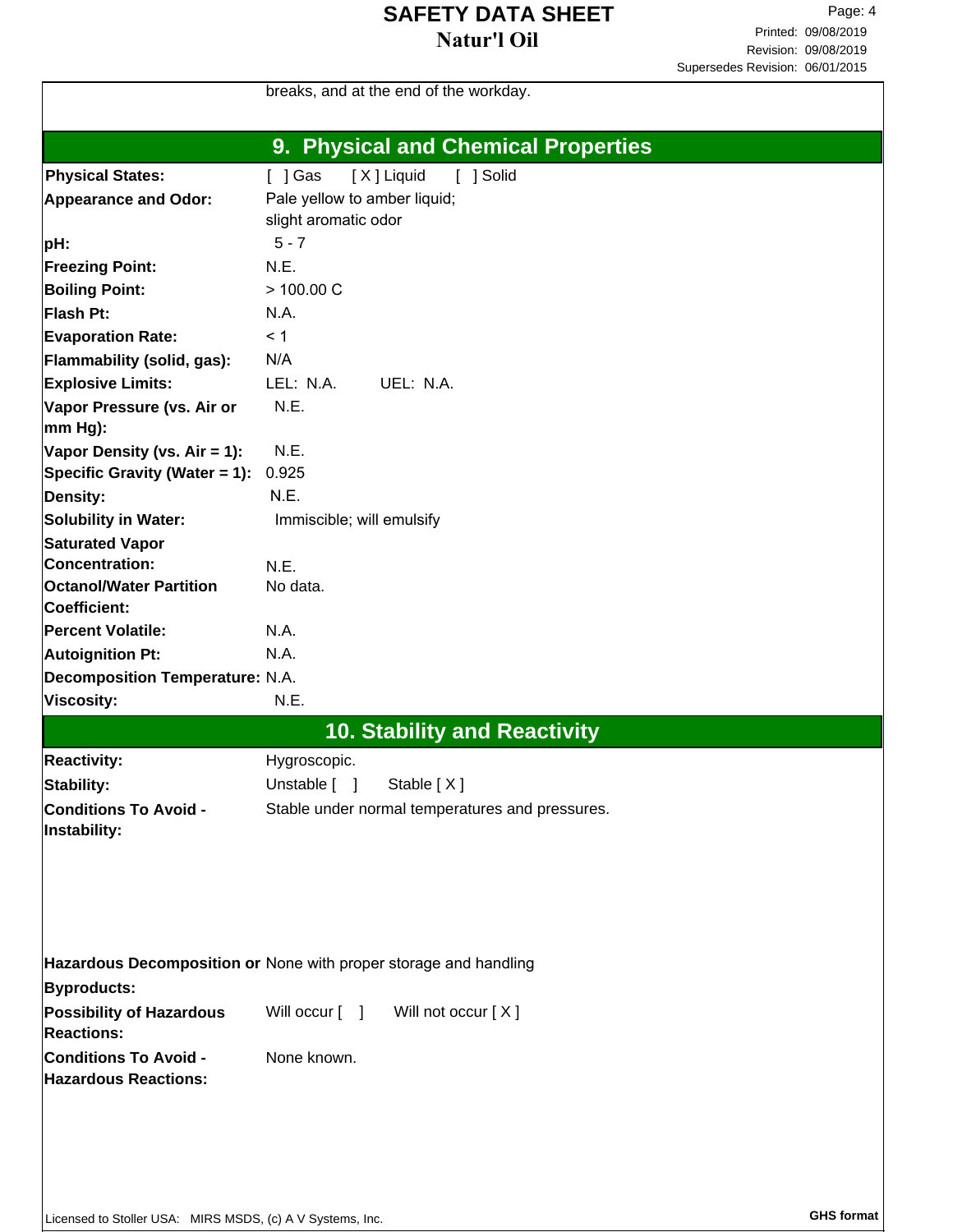# **SAFETY DATA SHEET** Page: 5 **Natur'l Oil**

Printed: 09/08/2019 Revision: 09/08/2019 Supersedes Revision: 06/01/2015

|                                                                               | <b>11. Toxicological Information</b>                                                                                                                                                                                                                                                                                                                                                                                                                                                                                                                                                                                                                      |
|-------------------------------------------------------------------------------|-----------------------------------------------------------------------------------------------------------------------------------------------------------------------------------------------------------------------------------------------------------------------------------------------------------------------------------------------------------------------------------------------------------------------------------------------------------------------------------------------------------------------------------------------------------------------------------------------------------------------------------------------------------|
| <b>Toxicological Information:</b>                                             | Mutagenicity: This product has not been investigated for mutagenic effects.<br>Embryotoxicity: This product has not been investigated for embryotoxic effects.<br>Teratogenicity: This product has not been investigated for teratogenic effects.<br>Reproductive Toxicity: This product has not been investigated for toxic reproductive<br>effects.                                                                                                                                                                                                                                                                                                     |
| <b>Irritation or Corrosion:</b>                                               | No data available.                                                                                                                                                                                                                                                                                                                                                                                                                                                                                                                                                                                                                                        |
| <b>Symptoms related to</b><br><b>Toxicological</b><br><b>Characteristics:</b> | No data available.                                                                                                                                                                                                                                                                                                                                                                                                                                                                                                                                                                                                                                        |
| <b>Sensitization:</b>                                                         | No data available.                                                                                                                                                                                                                                                                                                                                                                                                                                                                                                                                                                                                                                        |
| <b>Chronic Toxicological</b><br>Effects:                                      | The toxicological properties of this material have not been fully investigated.                                                                                                                                                                                                                                                                                                                                                                                                                                                                                                                                                                           |
| <b>Carcinogenicity/Other</b><br>Information:                                  | No component is listed as a carcinogenic by IARC, NTP, OSHA, and ACGIH.                                                                                                                                                                                                                                                                                                                                                                                                                                                                                                                                                                                   |
| Carcinogenicity:                                                              | IARC Monographs? No<br>NTP? No<br><b>OSHA Regulated? No</b>                                                                                                                                                                                                                                                                                                                                                                                                                                                                                                                                                                                               |
|                                                                               | <b>12. Ecological Information</b>                                                                                                                                                                                                                                                                                                                                                                                                                                                                                                                                                                                                                         |
| <b>General Ecological</b><br>Information:                                     | The available data on this material does not indicate any undue hazard to the<br>environment under anticipated use and storage. All work practices must be aimed at<br>eliminating environmental contamination. Any waste due to spillage or leakage should be<br>contained and disposed of accordingly, see above under Section 6 "Accidental Release<br>Measures."                                                                                                                                                                                                                                                                                      |
| <b>Results of PBT and vPvB</b><br>assessment:                                 | No data available.                                                                                                                                                                                                                                                                                                                                                                                                                                                                                                                                                                                                                                        |
| <b>Persistence and</b><br>Degradability:                                      | This product is vegetable oil based and is ultimately biodegradable in soil and water                                                                                                                                                                                                                                                                                                                                                                                                                                                                                                                                                                     |
| <b>Bioaccumulative Potential:</b>                                             |                                                                                                                                                                                                                                                                                                                                                                                                                                                                                                                                                                                                                                                           |
| <b>Mobility in Soil:</b>                                                      | Product is emulsifiable and disperses in water                                                                                                                                                                                                                                                                                                                                                                                                                                                                                                                                                                                                            |
|                                                                               | <b>13. Disposal Considerations</b>                                                                                                                                                                                                                                                                                                                                                                                                                                                                                                                                                                                                                        |
| <b>Waste Disposal Method:</b>                                                 | PRODUCT: Reuse or reprocess, if possible. Waste disposal must be done following all<br>Federal, State and Local regulations. Regulations may vary in different locations. Report<br>spills if applicable. Chemical waste generators must determine whether a discarded<br>chemical is classified as a hazardous waste. This product, if unaltered by use, may be<br>disposed of by treatment at a permitted facility or as advised by your local waste<br>regulatory authority.<br>CONTAINER: Dispose properly accordingly to regulations on empty containers in your<br>locality or make available to a container reconditioning facility for recycling. |
| Licensed to Stoller USA: MIRS MSDS, (c) A V Systems, Inc.                     | <b>GHS format</b>                                                                                                                                                                                                                                                                                                                                                                                                                                                                                                                                                                                                                                         |